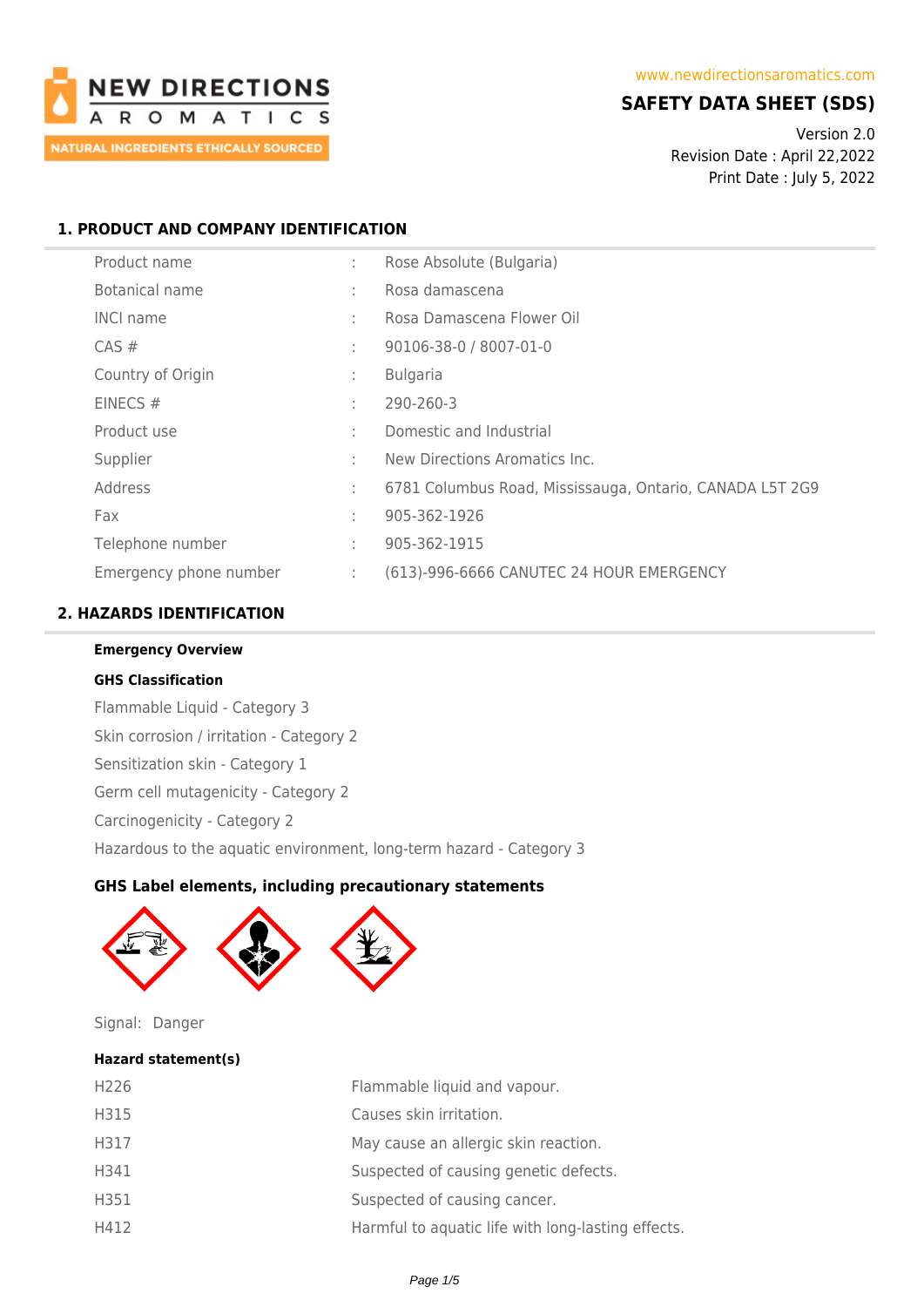| <b>Precautionary statement(s)</b> |                                                                                                         |
|-----------------------------------|---------------------------------------------------------------------------------------------------------|
| P201                              | Obtain special instructions before use.                                                                 |
| P202                              | Do not handle until all safety precautions have been read and<br>understood.                            |
| P210                              | Keep away from heat, hot surfaces, sparks, open flames and other<br>ignition sources. No smoking.       |
| P233                              | Keep container tightly closed.                                                                          |
| P240                              | Ground/bond container and receiving equipment.                                                          |
| P241                              | Use explosion-proof electrical/ventilating/lighting/equipment.                                          |
| P242                              | Use only non-sparking tools.                                                                            |
| P <sub>243</sub>                  | Take precautionary measures against static discharge.                                                   |
| P261                              | Avoid breathing dust/fumes/gas/mist/vapours/spray.                                                      |
| P264                              | Wash skin thoroughly after handling.                                                                    |
| P272                              | Contaminated work clothing should not be allowed out of the workplace.                                  |
| P273                              | Avoid release to the environment.                                                                       |
| P280                              | Wear protective gloves/protective clothing/eye protection/face protection.                              |
| P281                              | Use personal protective equipment as required.                                                          |
| P302+P352                         | IF ON SKIN: Wash with plenty of water.                                                                  |
| P303+P361+P353                    | IF ON SKIN (or hair): Take off immediately all contaminated clothing.<br>Rinse skin with water/ shower. |
| P308+P313                         | If exposed: Call a POISON CENTER or doctor/physician.                                                   |
| P321                              | Specific treatment (see section 4 on this label).                                                       |
| P332+P313                         | If skin irritation occurs: Get medical advice/attention.                                                |
| P333+P313                         | If skin irritation or a rash occurs: Get medical advice/attention.                                      |
| P362                              | Take off contaminated clothing.                                                                         |
| P363                              | Wash contaminated clothing before reuse.                                                                |
| P370+P378                         | In case of fire: Use appropriate fire extinguisher to extinguish.                                       |
| P403+P235                         | Store in a well ventilated place. Keep cool.                                                            |
| P405                              | Store locked up.                                                                                        |
| P501                              | Dispose of contents/container according to local regulations.                                           |

# **3. COMPOSITION / INFORMATION INGREDIENTS**

| <b>Product Name</b>       | <b>CAS NO</b>          | EC NO     | <b>Concentration</b> |
|---------------------------|------------------------|-----------|----------------------|
| Rosa Damascena Flower Oil | 90106-38-0 / 8007-01-0 | 290-260-3 | $100\%$              |

# **4. FIRST AID MEASURES**

### **Eye contact**

Immediately flush eyes with plenty of cool water for at least 15 minutes. Get medical attention if irritation occurs.

# **Skin contact**

Remove contaminated clothing. Wash area with soap and water. If irritation occurs, get medical attention.

# **Inhalation**

If inhaled, removed to fresh air. Get medical attention if symptoms appear.

### **Ingestion**

Seek medical attention or contact local poison control center.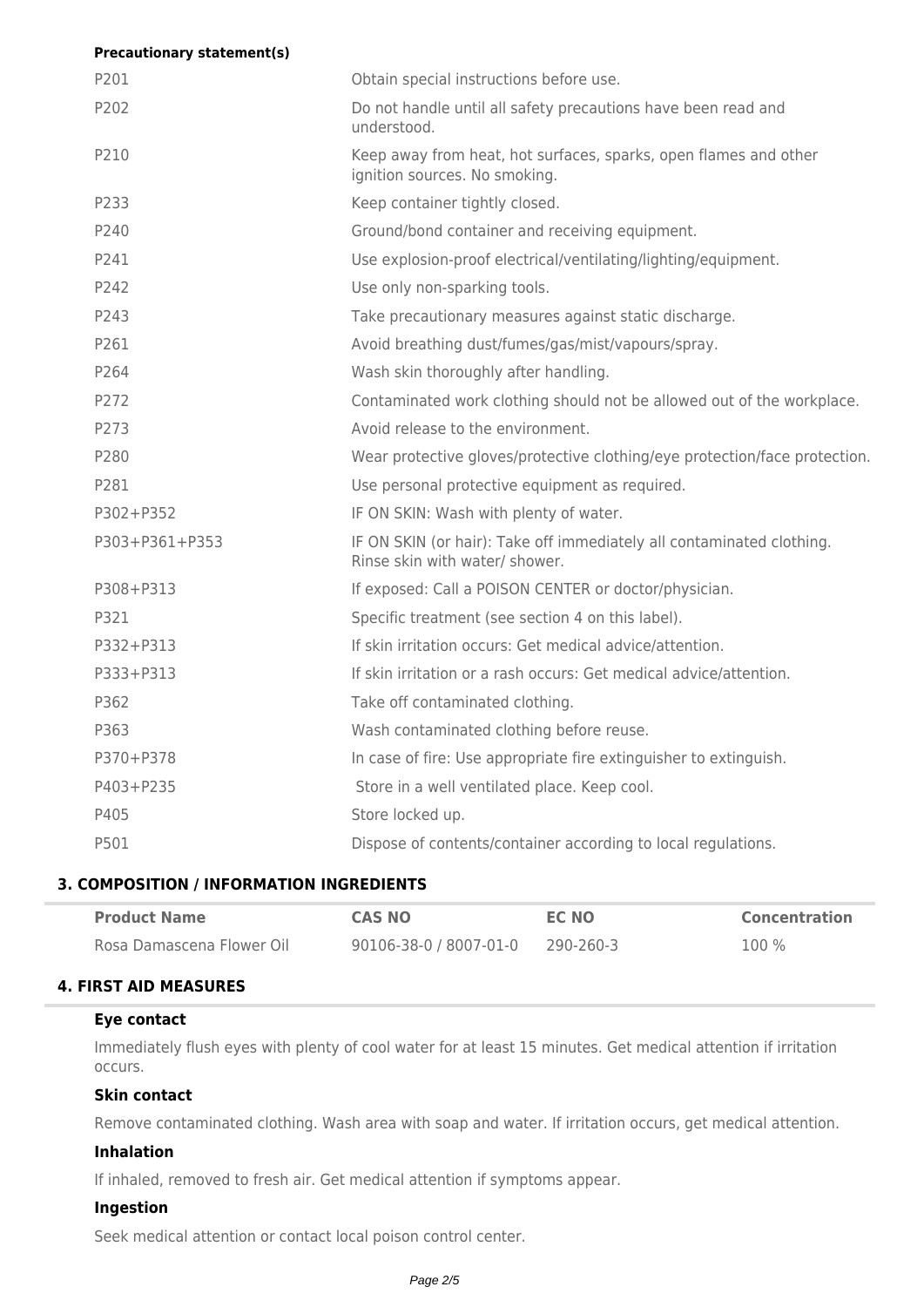# **5. FIRE FIGHTING MEASURES**

# **Suitable extinguishing media**

Foam. Dry Powder. Carbon dioxide.

#### **Unsuitable extinguishing media**

Water spray, water jet.

#### **Special protective equipment and precautions for fire-fighters**

Wear proper protective equipment. Exercise caution when fighting any chemical fire. Use water spray or fog for cooling exposed containers.

#### **Special hazards arising from the substance or its combustible products**

Hazardous decomposition products may be formed at extreme heat or if burned.

#### **Resulting gases**

Carbon oxides.

#### **6. ACCIDENTAL RELEASE MEASURES**

#### **Personal precautions, protective equipment and emergency procedures.**

Equip clean crew with proper protection. Respiratory protection equipment may be necessary.

#### **Environmental precautions**

Prevent entry to sewers and public waters. Notify authorities if product enters sewers or public waters.

# **Methods and materials for containment and cleaning up**

Clean up any spills as soon as possible, using an absorbent material to collect it. Use suitable disposal containers.

# **7. HANDLING AND STORAGE**

# **Precautions for safe handling**

No direct lighting. No smoking. Ensure prompt removal from eyes, skin and clothing. Wash hands and other exposed areas with mild soap and water before eating, drinking or smoking and when leaving work. Handle in accordance with good industrial hygiene and safety procedures.

# **Conditions for safe storage, including any incompatibilities**

Provide local exhaust or general room ventilation to minimize dust and/or vapour concentrations. Keep container closed when not in use.

# **8. EXPOSURE CONTROLS AND PERSONAL PROTECTION**

#### **Eyes**

Use tightly sealed goggles.

### **Skin**

If skin contact or contamination of clothing is likely, protective clothing should be worn. Use protective gloves.

#### **Respiratory**

In case of insufficient ventilation, wear suitable respiratory equipment.

# **9. PHYSICAL AND CHEMICAL PROPERTIES**

| Appearance       | Orange to reddish brown liquid.                  |
|------------------|--------------------------------------------------|
| Odor             | Characteristic floral rose odor.                 |
| Flash point      | 70°C                                             |
| Relative density | $0.848 - 0.880$ @ 20 °C                          |
| Solubility (ies) | Soluble in alcohol and oils. Insoluble in water. |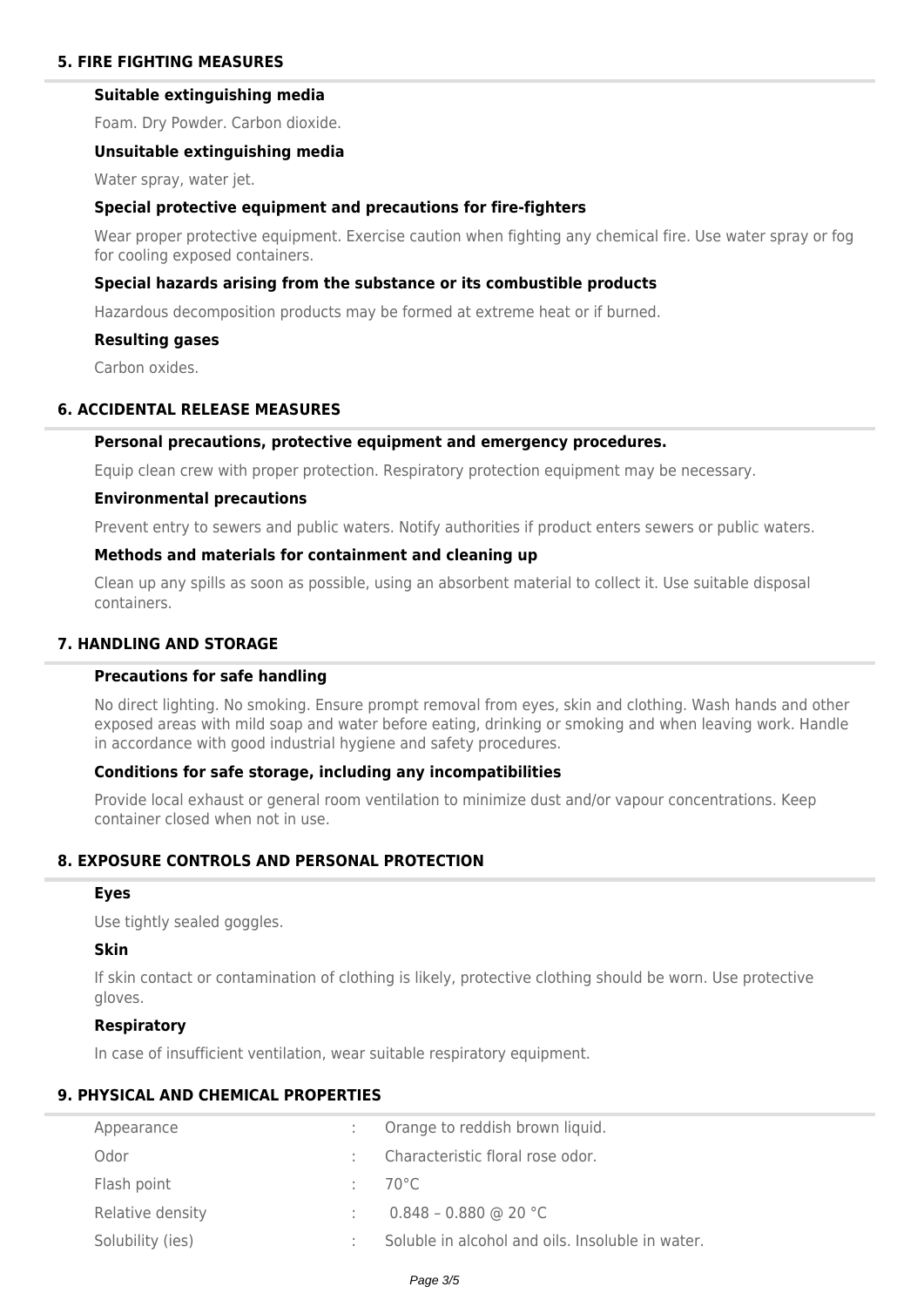# **10. STABILITY AND REACTIVITY**

### **Reactivity**

This material presents no significant reactivity hazard.

#### **Chemical stability**

Chemically stable.

# **Conditions to avoid**

Avoid sparks, flame and other heat sources.

#### **Incompatible materials**

Strong oxidizing agents.

# **Hazardous decomposition products**

Carbon Oxides.

# **11. TOXICOLOGICAL INFORMATION**

# **Acute toxicity**

Not available.

#### **Chronic toxicity**

May cause allergic reactions on skin.

### **Reproductive toxicity**

No adverse effects on reproduction are known.

#### **Skin contact**

Adverse skin effects should be prevented by normal care and personal hygiene.

#### **Eye contact**

Possible irritation should be prevented by wearing safety glasses.

# **12. ECOLOGICAL INFORMATION**

#### **Ecotoxicity**

Avoid any pollution of ground, surface or underground water.

### **Persistence and degradability**

Not available.

# **Bio - accumulative potential**

Not available.

#### **Mobility in soil**

Not available.

# **Other adverse effects**

Not available.

# **13. DISPOSAL CONSIDERATION**

Dispose of product in accordance with local, state or provincial and federal regulations. Check with local municipal authority to ensure compliance.

### **14. TRANSPORT INFORMATION**

#### **UN Number**

Not regulated.

### **US DOT Shipping Description (Land)**